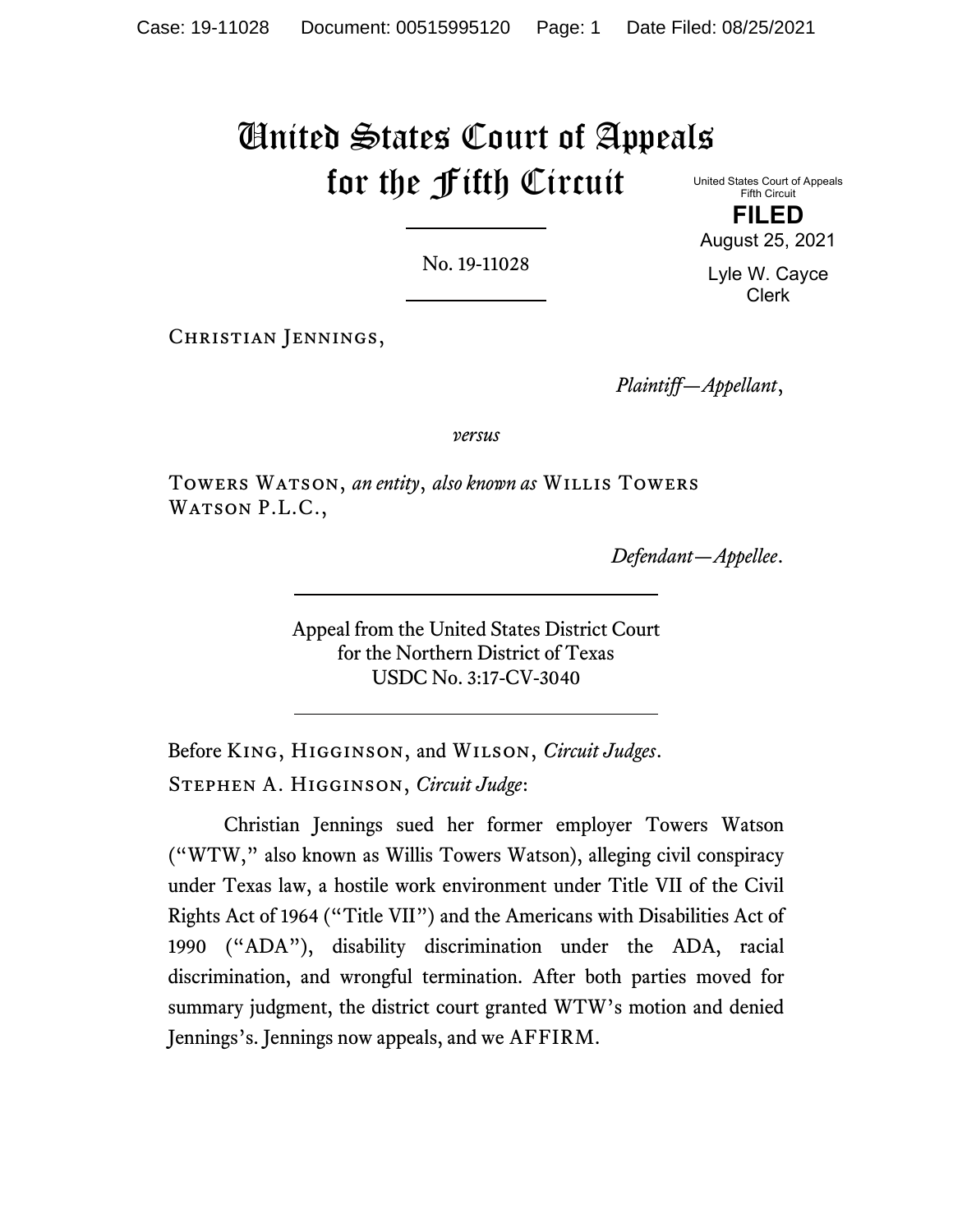I.

In May 2016, Jennings was hired by WTW to work as a seasonal benefits advisor. She had served as a benefits advisor for WTW for each of the three prior seasons.

On May 24, 2016, during the second day of mandatory training, Jennings fell and sustained injuries in WTW's parking lot. A doctor diagnosed Jennings with left ankle pain and right shin pain the following day. The doctor cleared Jennings to return to work that day with certain restrictions which were expected to last until June 1, 2016. These restrictions included limiting walking to two hours per day and refraining from climbing stairs.

Jennings did not return to the training, which was held on the second floor of a building, because she believed that the building did not have an accessible elevator. The parties dispute whether WTW provided Jennings access to an elevator she could use to attend the training. Jennings claims that she asked WTW to have a trainer meet her on the first floor to continue her training and that this request was denied. Instead, WTW informed Jennings that she could restart her training on June 6, 2016. Jennings claims that WTW told her that if she did not report for training on June 6, 2016, she would be unemployed. On June 6, Jennings restarted, and subsequently completed, her training.

On June 15, 2016, Jennings's supervisor, Kim "Bo" Baker, sent an email to Jennings and several other employees instructing them to call the "manager-on-duty line" ("MOD line") and text his cell phone if they were going to be absent or tardy.

On June 20, 2016, Jennings filed a Charge of Discrimination (the "First Charge") with the Equal Employment Opportunity Commission ("EEOC"), in which she alleged race and disability discrimination, failure to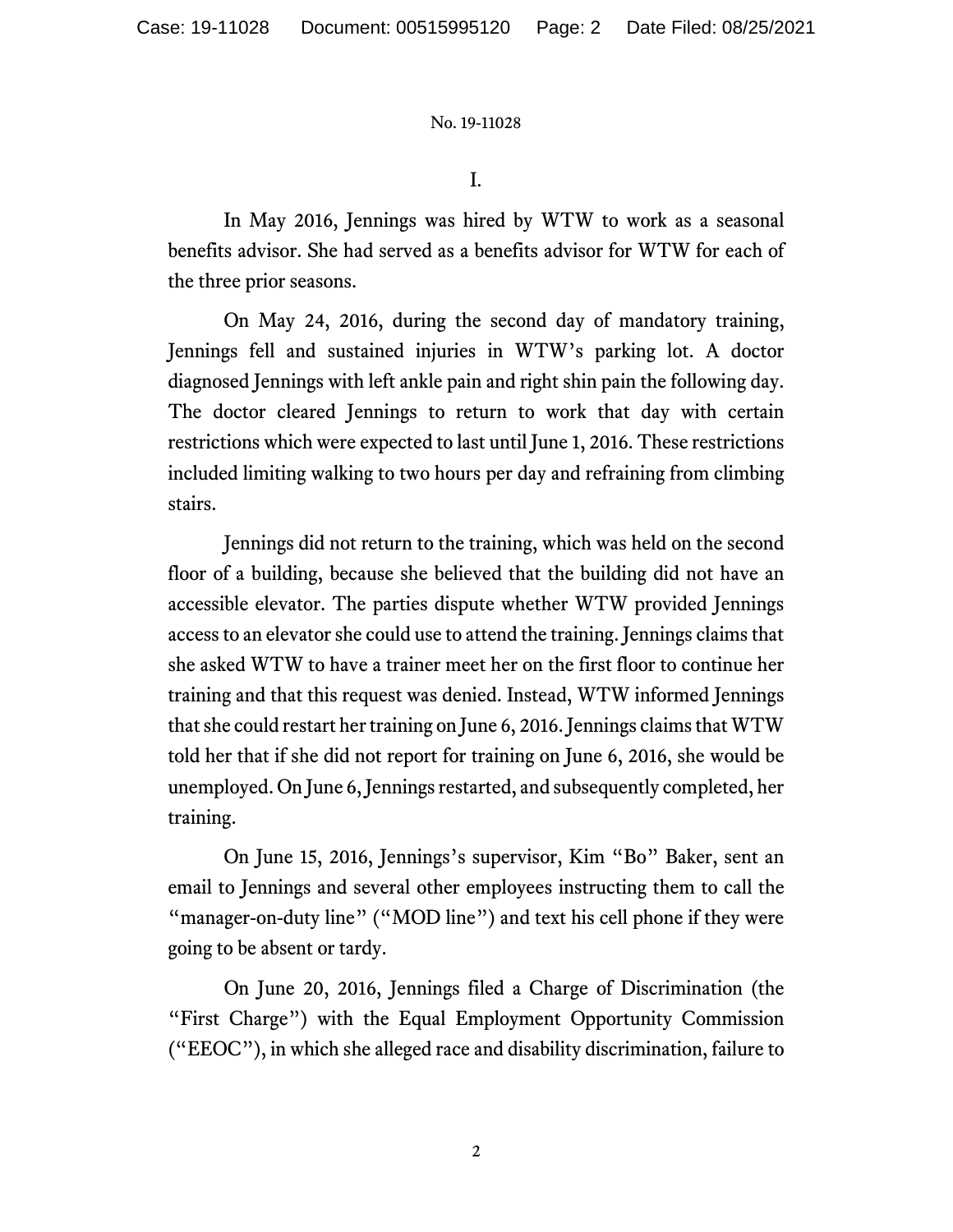accommodate her disability, and retaliation. In the First Charge, Jennings asserted that after being injured on the job and seeing a doctor, her reasonable accommodation was denied and her start date was changed to June 6, 2016. According to the First Charge, Jennings was told that she must return to work by that date regardless of her condition. Jennings further claimed that she was not paid for two-and-a-half training days she attended in May 2016, and that she was aware of similarly situated white coworkers who received different treatment in this regard. [1](#page-2-0)

On July 6, 2016, Baker issued and documented a verbal warning to Jennings for purported attendance issues. According to the documented warning, throughout June and July 2016, Jennings was absent seven times, tardy twice, left work early twice, and failed to inform Baker that she would be absent or tardy. The warning advised that Jennings's failure to correct her behavior could result in a written warning and possible termination.

Two days later, on July 8, 2016, Baker issued Jennings a written warning based on additional asserted attendance violations. The written warning noted Jennings's prior absences, as well as her absence that day. In response to the documented warning, Jennings commented that she had been having computer problems and was being mistreated and treated differently than other employees.

Four days later, on July 12, 2016, WTW terminated plaintiff "for insubordination: specifically, her violations of attendance policies and procedures."

Jennings filed a second Charge of Discrimination with the EEOC (the "Second Charge") two days later, alleging retaliation for filing the First

<span id="page-2-0"></span><sup>&</sup>lt;sup>1</sup> The EEOC issued Jennings a right-to-sue letter on her First Charge in January 2018.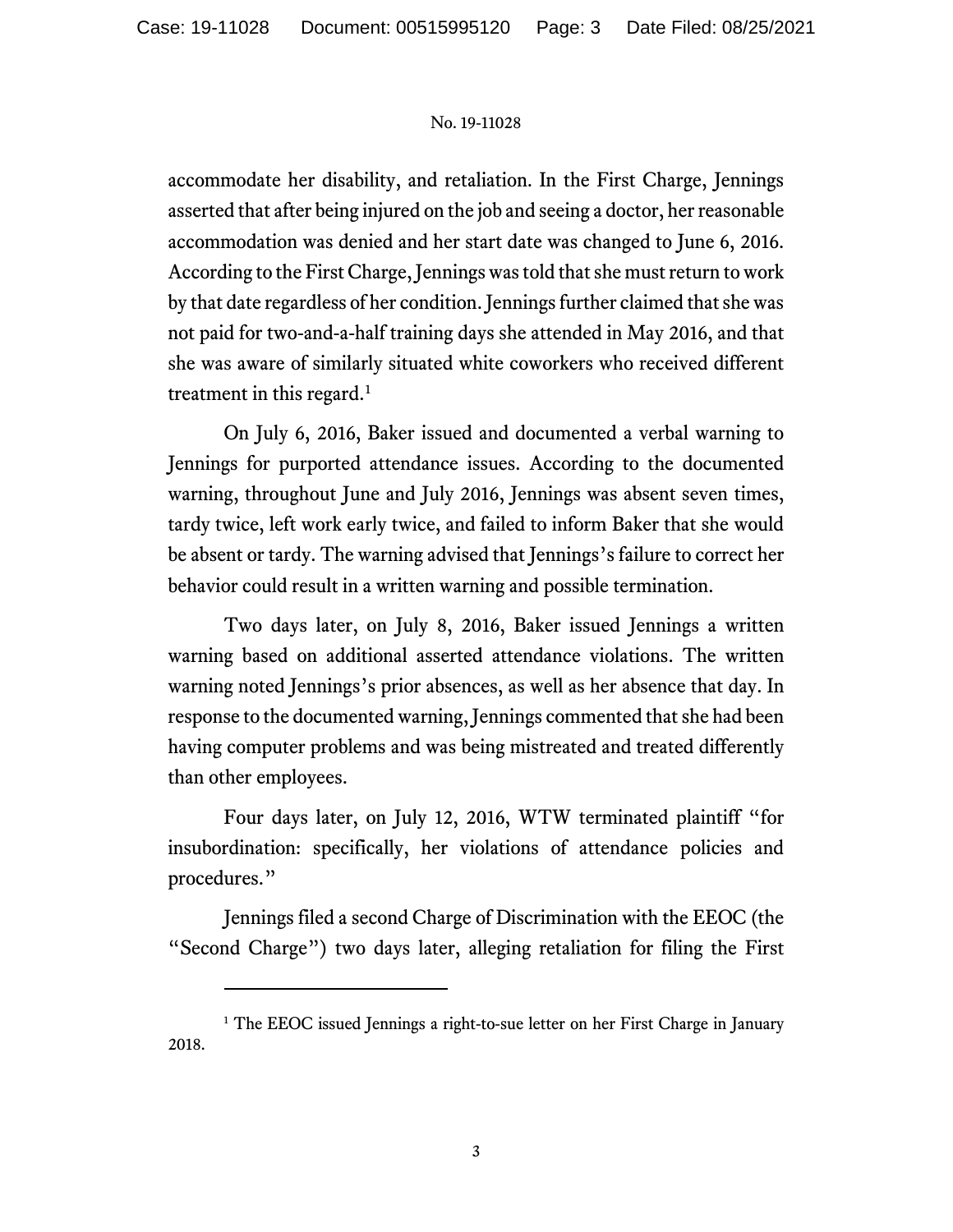Charge. The EEOC issued Jennings a right-to-sue letter for the Second Charge in September 2017.

Jennings, proceeding pro se, sued WTW in federal district court in November 2017, alleging civil conspiracy under Texas law, a hostile work environment under Title VII and the ADA, disability discrimination under the ADA, racial discrimination, and wrongful termination.

WTW sought dismissal of Jennings's civil conspiracy and wrongful termination claims. A magistrate judge recommended dismissal of the civil conspiracy claim and advised that Jennings's wrongful termination claim was based on her claims of race and disability discrimination, rather than constituting a freestanding claim. The district court accepted the magistrate judge's findings, conclusions, and recommendation and dismissed Jennings's civil conspiracy claim. Jennings did not appeal this order.

Jennings eventually moved for summary judgment on her remaining claims, and WTW subsequently filed its own summary judgment motion. The magistrate judge recommended denying Jennings's summary judgment motion and granting WTW's. The magistrate judge concluded that Jennings had failed to exhaust her administrative remedies for her race discrimination, disability discrimination, and hostile work environment claims. The magistrate judge additionally reasoned that even if Jennings had exhausted her administrative remedies, her claims failed as a matter of law because (1) Jennings's injury was "not a substantially limiting impairment" under the ADA as there was no evidence of any permanent injury; (2) Jennings had not established an "adverse employment action" to maintain her race discrimination claim; (3) she also had not presented evidence that WTW's asserted basis for her firing was pretextual; and (4) she had offered no evidence that WTW's "alleged conduct was objectively and subjectively abusive," as required to maintain her hostile work environment claim.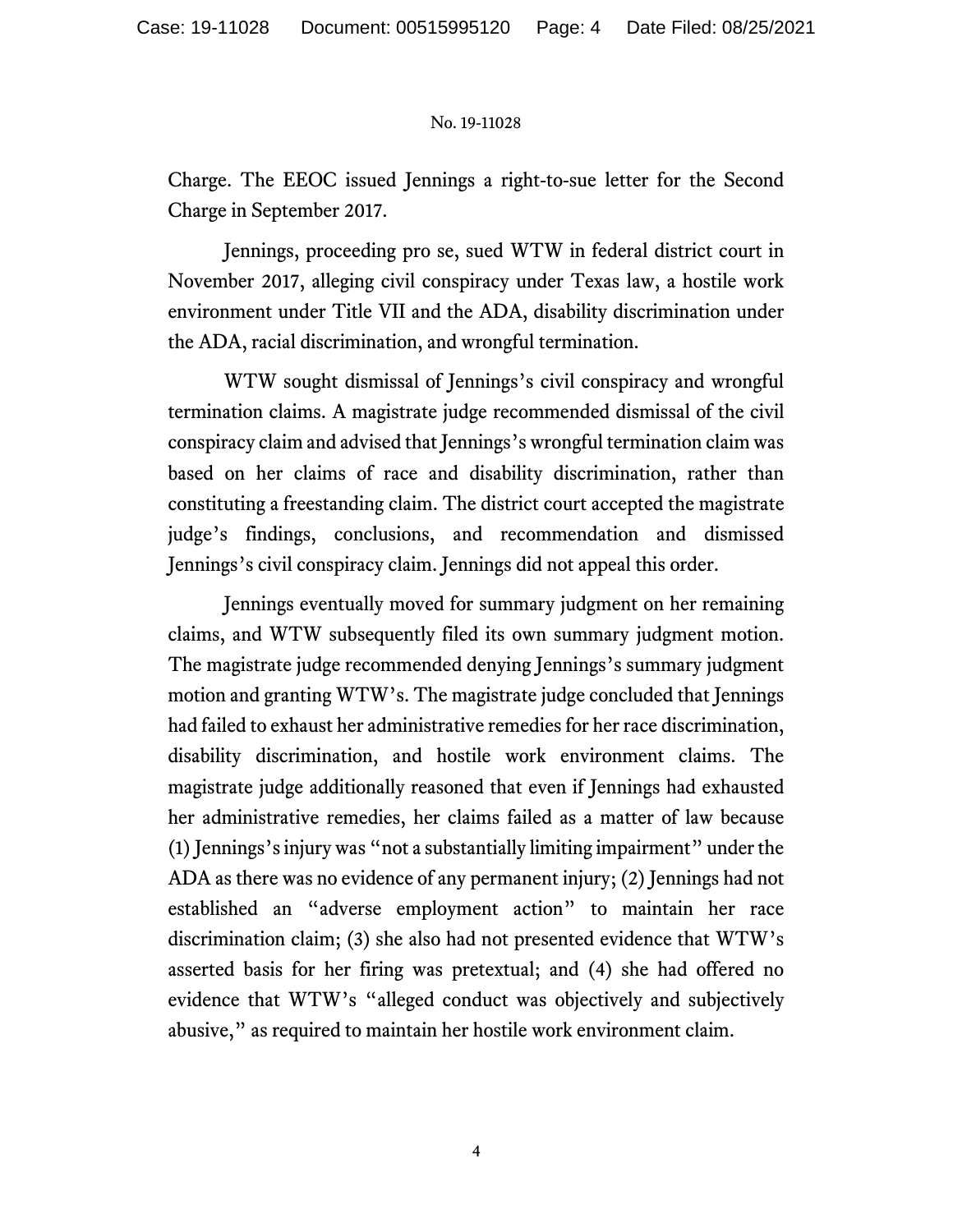The district court accepted the magistrate judge's findings, conclusions, and recommendation, granted WTW's summary judgment motion, denied Jennings's, and taxed costs against Jennings. Jennings timely appealed. The district court denied Jennings leave to appeal in forma pauperis ("IFP").

Jennings subsequently moved the district court to alter or amend the judgment pursuant to Federal Rule of Civil Procedure 59, and the district court denied the motion. The district court again denied Jennings leave to proceed IFP. Jennings filed a timely amended notice of appeal from the denial of her Rule 59 motion.

Our court granted Jennings leave to proceed IFP on appeal, noting that (1) Jennings arguably exhausted her disability discrimination claim through her EEOC charges, and (2) "the district court's determination that Jennings's temporary ankle injury failed to establish a disability did not consider the 2008 amendments to the ADA and subsequent cases."

II.

We review a district court's grant of summary judgment de novo. *Renwick v. PNK Charles, L.L.C.*, 901 F.3d 605, 611 (5th Cir. 2018) (citing *United States ex rel. Farmer v. City of Houston*, 523 F.3d 333, 337 (5th Cir. 2008)). "Summary judgment is proper if the pleadings and evidence show there is no genuine issue of material fact and the moving party is entitled to judgment as a matter of law." *Hernandez v. Yellow Transp., Inc.*, 670 F.3d 644, 650 (5th Cir. 2012) (citing Fed. R. Civ. P. 56(a)). In making this determination, we construe "all facts and evidence in the light most favorable to the non-moving party." *Moss v. Harris Cnty. Constable Precinct One*, 851 F.3d 413, 417 (5th Cir. 2017) (quoting *Juino v. Livingston Par. Fire Dist. No. 5*, 717 F.3d 431, 433 (5th Cir. 2013)). However, where the non-movant "would have the burden of proof at trial, that party must point to evidence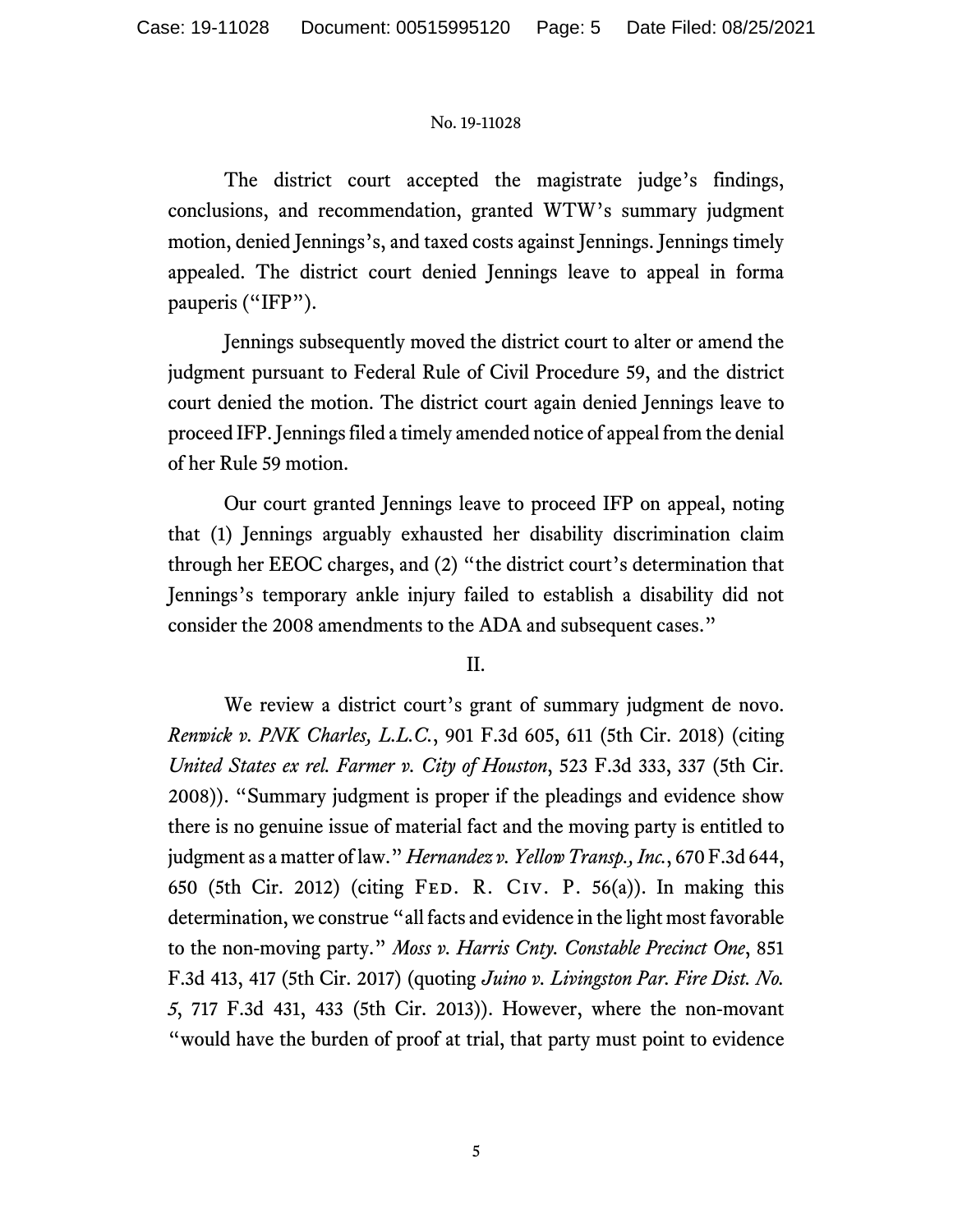supporting its claim that raises a genuine issue of material fact." *Id.* (citing *Tran Enters., LLC v. DHL Exp. (USA), Inc.*, 627 F.3d 1004, 1010 (5th Cir. 2010)). "A pro se litigant's pleadings are construed liberally." *Butler v. Porter*, 999 F.3d 287, 292 (5th Cir. 2021) (citing *Haines v. Kerner*, 404 U.S. 519, 520–21 (1972)).

## III.

We first consider the district court's determination that Jennings failed to administratively exhaust her claims of (1) disability discrimination and failure to accommodate under the ADA, (2) race discrimination under Title VII, and (3) a hostile work environment under the ADA and Title VII.[2](#page-5-0) We review this determination de novo. *Pacheco v. Mineta*, 448 F.3d 783, 788 (5th Cir. 2006) (citing *Martinez v. Dep't of U.S. Army*, 317 F.3d 511, 512 (5th Cir. 2003); *Randel v. Dep't of U.S. Navy*, 157 F.3d 392, 395 (5th Cir. 1998)).

Before a plaintiff may file suit in federal court under either Title VII or the ADA, the plaintiff must first exhaust her administrative remedies by filing a charge of discrimination with the EEOC. *Melgar v. T.B. Butler Publ'g Co.*, 931 F.3d 375, 378–79 (5th Cir. 2019) (per curiam) (citing *Price v. Southwestern Bell Telephone Co.*, 687 F.2d 74, 77 (5th Cir. 1982); *Dao v. Auchan Hypermarket*, 96 F.3d 787, 789 (5th Cir. 1996); *Foster v. Nat'l Bank of Bossier City*, 857 F.2d 1058, 1060 (5th Cir. 1988)). In determining whether a plaintiff has exhausted a particular claim, "the scope of an EEOC complaint should be construed liberally." *Patton v. Jacobs Eng'g Grp., Inc.*, 874 F.3d 437, 443 (5th Cir. 2017) (quoting *Pacheco*, 448 F.3d at 788). "On the other hand,

<span id="page-5-0"></span><sup>2</sup> Jennings argues that the district court erred by failing to consider her wrongful termination claim in its summary judgment order. However, as the district court had previously concluded, Jennings's asserted wrongful termination claim is properly viewed as part of her race and disability discrimination claims. We therefore decline to consider it as a freestanding claim.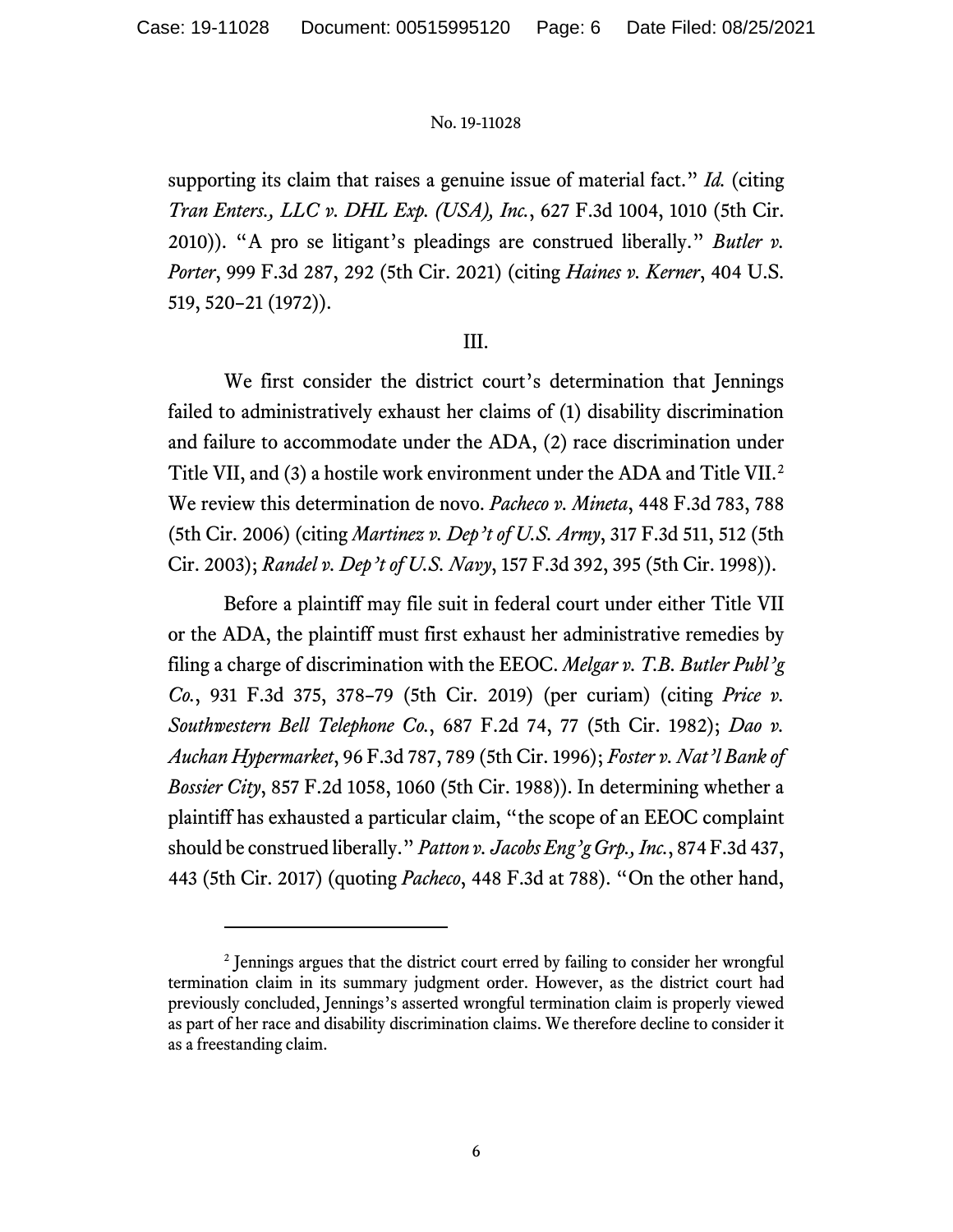a primary purpose of Title VII is to trigger the investigatory and conciliatory procedures of the EEOC, in attempt to achieve non-judicial resolution of employment discrimination claims." *Id*. (quoting *Pacheco*, 448 F.3d at 788– 89). "To balance these considerations, 'this court interprets what is properly embraced in review of a Title[] VII claim somewhat broadly, not solely by the scope of the administrative charge itself, but by the scope of the EEOC investigation which can reasonably be expected to grow out of the charge of discrimination.'" *Id*. (internal quotation marks omitted) (quoting *Pacheco*, 448 F.3d at 789). "We engage in fact-intensive analysis of the statement given by the plaintiff in the administrative charge, and look slightly beyond its four corners, to its substance rather than its label." *Id*. (quoting *Pacheco*, 448 F.3d at 789).

The district court concluded that Jennings failed to exhaust her disability discrimination and failure to accommodate claims because the First Charge "expressly constrained her discrimination and retaliation allegations to May 26, 2016, [] which predated all of the alleged discriminatory actions alleged in the amended complaint" and the Second Charge was "wholly devoid of any allegation of race- or disability-based discrimination."

In this regard, the district court construed the scope of the investigation that could reasonably be expected to grow out Jennings's EEOC charges too narrowly. The First Charge asserted, in pertinent part:

On May 24, 2016, I was injured on the job. On May 25, 2016, I went to see [a] medical doctor who instructed me to go home. On May 26, 2016, I requested a reasonable accommodation so that I could continue training. Rather than engage me in the interactive process, Respondent laid me off and asked me to sign a document that would change my start to June 6, 2016. I was instructed that I must come back to work by that date whether my injury was better or not.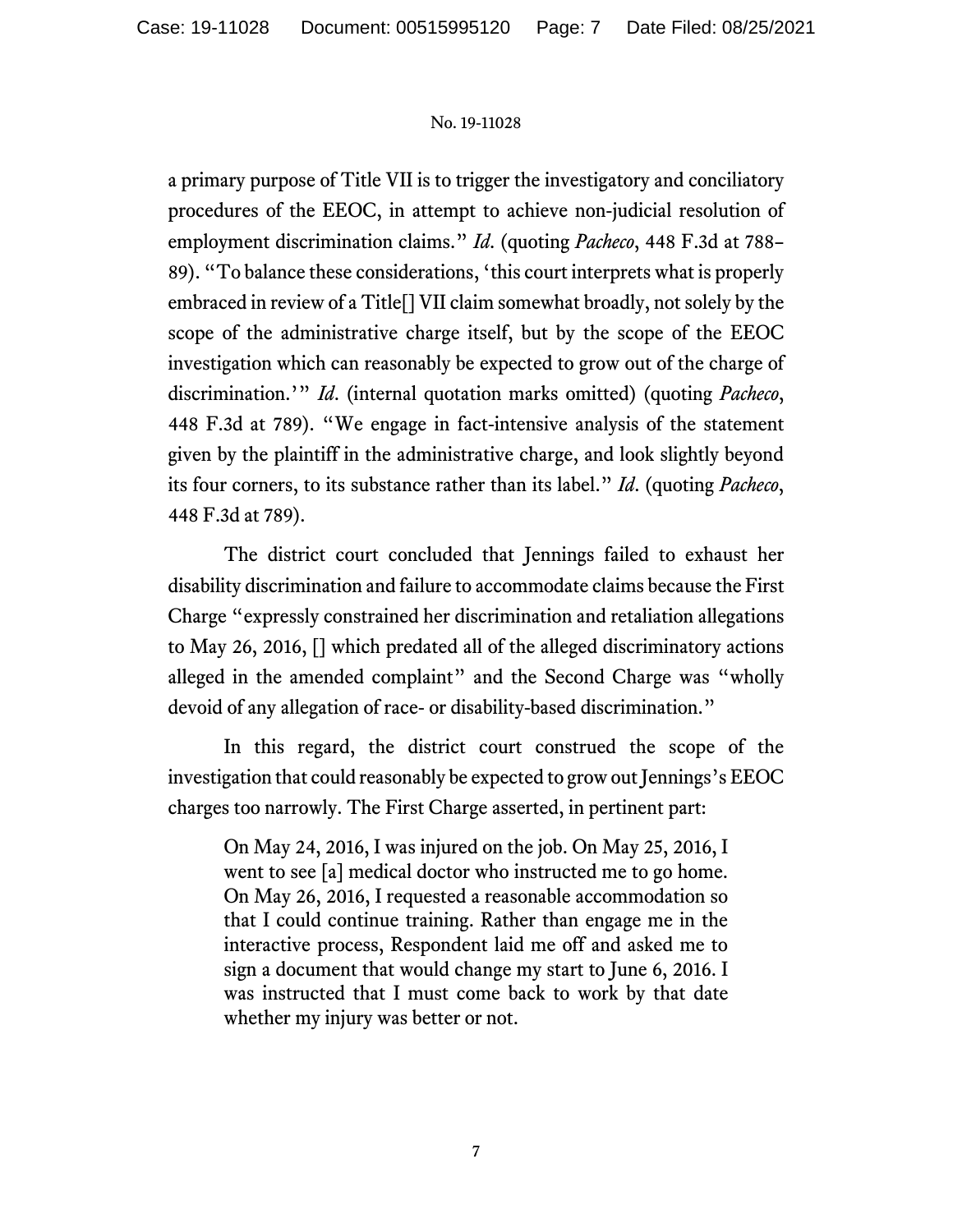Jennings's Second Charge provided: "On July 12, 2016, I was terminated from my position as a Super Benefit Advisor, in retaliation for filing a charge of discrimination with EEOC." Jennings's operative complaint bases her disability discrimination and failure-to-accommodate claims on the following factual allegations: "After Jennings was seriously injured in the employer's parking lot on her way back to work no responsible employee seriously addressed her clearly documented injuries and simply falsely accused her of malingering and then conspired to discharge her to unlawfully avoid the issue of her lawfully required accommodations."

The factual allegations underlying Jennings's failure-to-accommodate claim—that after being injured while at work on May 24, 2016, she requested an accommodation and did not receive it—were asserted in her First Charge. In support of her disability discrimination claim, Jennings's complaint alleges that WTW "falsely accused her of malingering and then conspired to discharge her" in order to avoid the issue of her requested accommodation. An investigation covering such facts, as alleged, could reasonably be expected to grow out of the assertions in Jennings's EEOC charges, which alleged that WTW denied Jennings her requested accommodation and later terminated her in retaliation for filing a charge reporting this incident to the EEOC. We thus conclude that Jennings properly exhausted her disability discrimination and failure-to-accommodate claims under the ADA.

The district court did not err, however, in concluding that Jennings failed to exhaust her race discrimination and hostile work environment claims. As the basis for her race discrimination claim, Jennings's complaint alleges that "4 African-American Teammates on Baker's team were seated together in a row, facing away from the other (white and Hispanic) Teammates on Baker's team." It is not reasonable to expect that an investigation into Jennings's EEOC charges, which mentioned only her claim that she was not paid for the training days completed before her injury while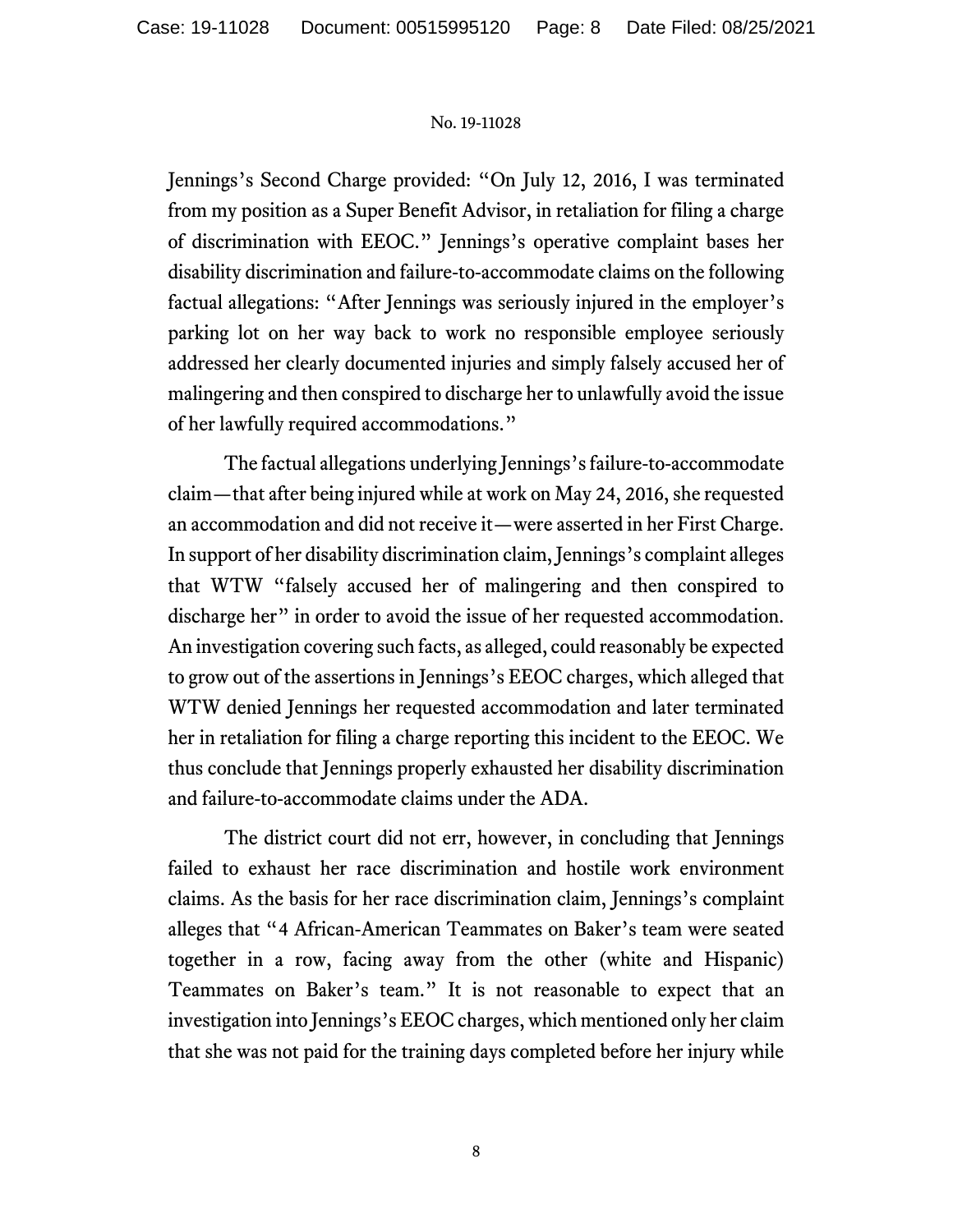her white colleagues were treated differently, would uncover facts related to the seating segregation Jennings alleges in her complaint. Nor is it reasonable to expect that an investigation into Jennings's EEOC charges would reveal the harassment Jennings alleges as the basis for her hostile work environment claim. We therefore conclude that while Jennings did exhaust her disability discrimination and failure-to-accommodate claims, she failed to exhaust her claims of race discrimination and a hostile work environment.

# IV.

Having determined that Jennings administratively exhausted her claims of disability discrimination and failure to accommodate under the ADA, we now consider whether the district court erred in granting summary judgment to WTW on these claims.

The district court concluded that Jennings's disability discrimination and failure-to-accommodate claims failed on the merits because her injury was not permanent and thus could not be a substantially limiting impairment. Although the district court did not reach the other elements of Jennings's failure-to-accommodate and disability discrimination claims, we may affirm summary judgment on any basis supported by the record. *Thibodeaux v. Sanofi U.S. Servs., Inc. (In re Taxotere (Docetaxel) Prods. Liab. Litig.)*, 995 F.3d 384, 388 (5th Cir. 2021).

Jennings claims that WTW failed to accommodate the disability caused by her leg injuries, in violation of the ADA. To prevail on her failureto-accommodate claim, Jennings must show that "(1) [she] is a 'qualified individual with a disability;' (2) the disability and its consequential limitations were 'known' by the covered employer; and (3) the employer failed to make 'reasonable accommodations' for such known limitations." *Moss v. Harris Cnty. Constable Precinct One*, 851 F.3d 413, 417 (5th Cir. 2017) (quoting *Feist v. La., Dep't of Just., Off. of the Att'y Gen.*, 730 F.3d 450, 452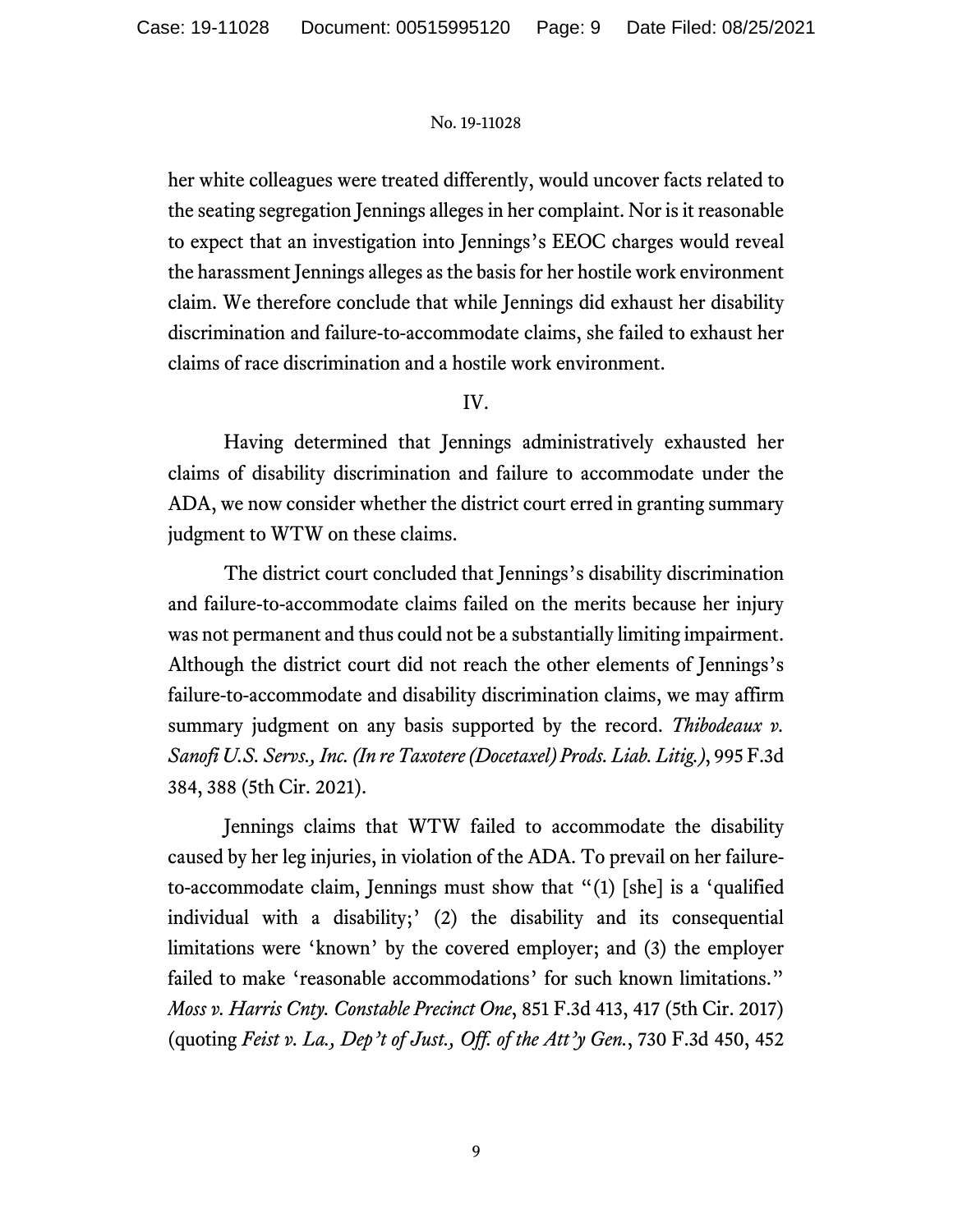(5th Cir. 2013)). As our court noted in granting Jennings leave to proceed IFP, the district court did not acknowledge the 2008 amendment to the ADA and subsequent caselaw in reasoning that Jennings's temporary injury could not establish a disability under the ADA. We need not determine whether this was error, however, because even assuming that Jennings satisfied the required disability showing, Jennings failed to raise a genuine issue of material fact as to whether WTW reasonably accommodated her resulting limitations.

In response to Jennings's injury, WTW told her that she could restart her training on June 6, 2016, which she did. "Time off, whether paid or unpaid, can be a reasonable accommodation." *Moss*, 851 F.3d at 418 (quoting *Delaval v. PTech Drilling Tubulars, L.L.C.*, 824 F.3d 476, 481 (5th Cir. 2016)). Jennings fails to show that WTW's proposed accommodation, which was akin to unpaid leave and extended beyond Jennings's documented one-week limitations period, was unreasonable. That WTW declined to provide Jennings's requested accommodation—to continue her training on the first floor with a dedicated trainer—does not alter our conclusion. "The ADA provides a right to reasonable accommodation, not to the employee's preferred accommodation." *E.E.O.C. v. Agro Distrib., LLC*, 555 F.3d 462, 471 (5th Cir. 2009) (citing *Hedrick v. W. Reserve Care Sys.*, 355 F.3d 444, 457 (6th Cir. 2004)).

Jennings also asserts a claim of disability discrimination based on WTW's actions culminating in her July 12, 2016 termination. To make a prima facie case of disability discrimination under the ADA, Jennings must establish that " $(1)$  [she] has a disability or was regarded as disabled,  $(2)$  [she] was qualified for the job, and (3) [she] was subject to an adverse employment decision on account of [her] disability." *Caldwell v. KHOU-TV*, 850 F.3d 237, 241 & n.4 (5th Cir. 2017) (citing *Rodriguez v. Eli Lilly & Co.*, 820 F.3d 759, 764 (5th Cir. 2016)). Jennings bases her claim of disability discrimination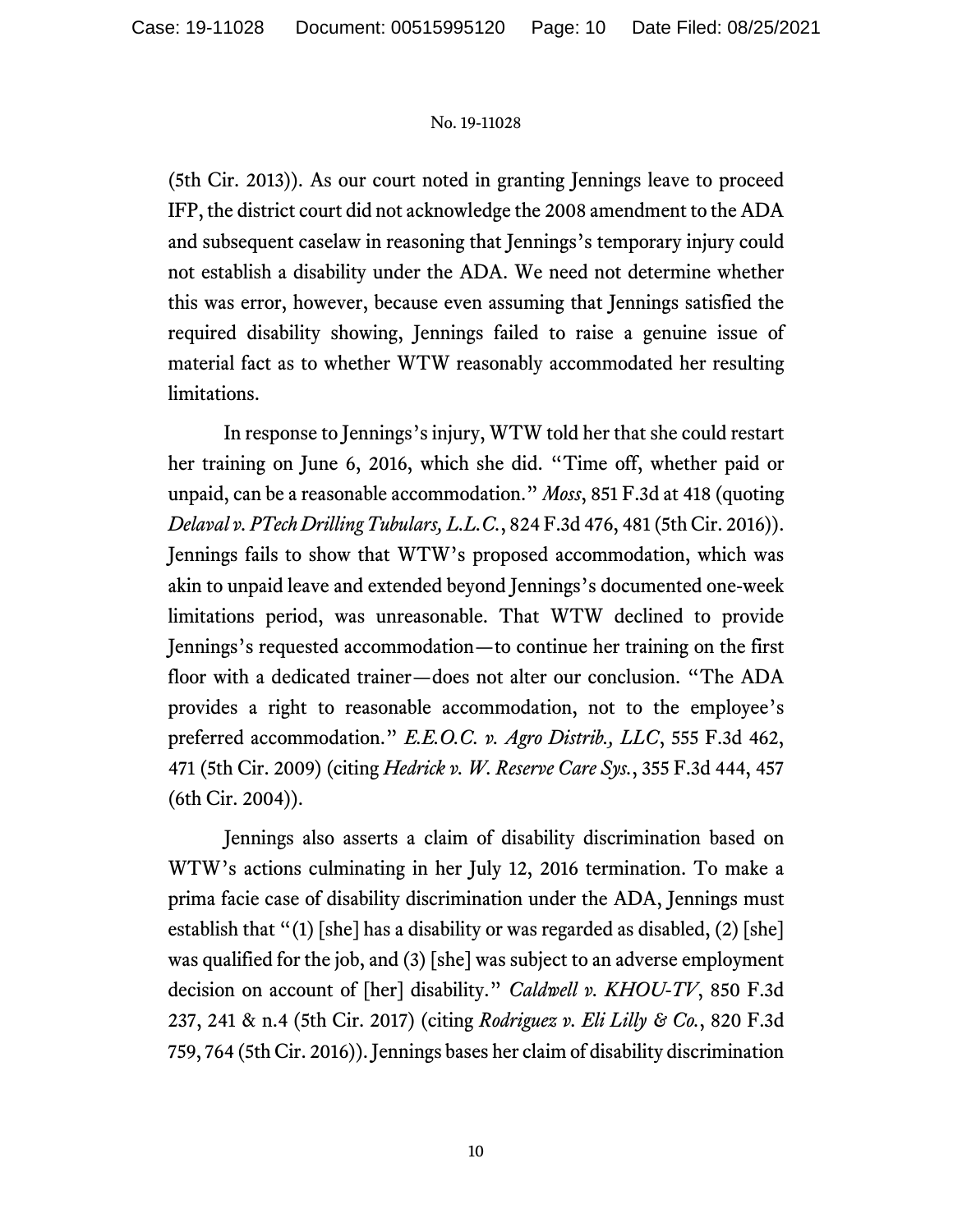on her purported actual disability, rather than an allegation that WTW regarded her as disabled. "In an ADA case, the relevant time for assessing the existence of a disability is the time of the adverse employment action." *E.E.O.C. v. Chevron Phillips Chem. Co.*, 570 F.3d 606, 618 (5th Cir. 2009) (citing *Samuels v. Kansas City Mo. Sch. Dist.*, 437 F.3d 797,802 (8th Cir. 2006); *Swanson v. Univ. of Cincinnati*, 268 F.3d 307, 316 (6th Cir. 2001); *Cash v. Smith*, 231 F.3d 1301, 1306 (11th Cir. 2000)).

The adverse employment action relevant to Jennings's claim is her July 12, 2016 termination.[3](#page-10-0) The only evidence of Jennings's medical diagnosis in the record indicates that her limitations were expected to last until June 1, 2016. Jennings conceded in her deposition testimony that she did not submit any evidence of diagnosed limitations lasting beyond June 1, 2016. Because Jennings has not pointed to evidence showing that she had a disability at the time of her July 12 termination, she cannot establish a prima facie claim of disability discrimination. *See Caldwell*, 850 F.3d at 241; *Chevron Phillips Chem Co.*, 570 F.3d at 618. Jennings has not raised a genuine issue of material fact as to her failure-to-accommodate and disability discrimination claims, and WTW is entitled to judgment as a matter of law. *See Moss*, 851 F.3d at 417. We thus affirm the district court's grant of summary judgment to WTW on these claims and likewise affirm the district court's denial of summary judgment to Jennings.

<span id="page-10-0"></span><sup>&</sup>lt;sup>3</sup> Jennings argues that WTW's decision to have her restart training on June 6 was also an adverse employment action. To the contrary, under the circumstances, this decision was a reasonable response to her limitations and not an adverse employment action. *See Austgen v. Allied Barton Sec. Servs. L.L.C.*, 815 F. App'x 772, 775 (5th Cir. 2020) (per curiam).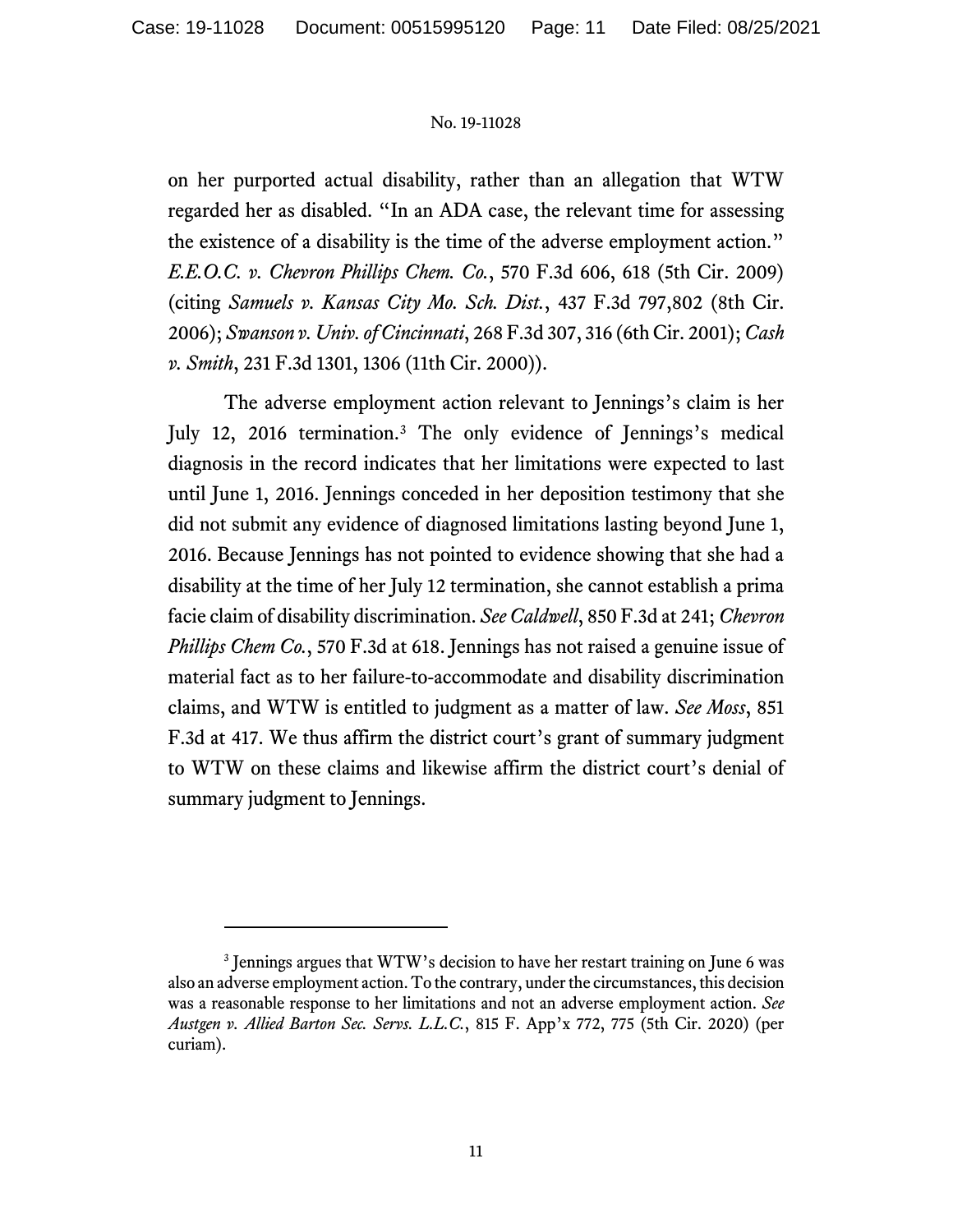## V.

Jennings also appeals the district court's denial of her motion to alter or amend the judgment pursuant to Federal Rule of Civil Procedure 59(e). We review for abuse of discretion. *Templet v. HydroChem Inc.*, 367 F.3d 473, 477 (5th Cir. 2004) (citing *Ford Motor Credit Co. v. Bright*, 34 F.3d 322, 324 (5th Cir. 1994)). "A Rule 59(e) motion 'calls into question the correctness of a judgment.'" *Id.* at 478 (quoting *In re Transtexas Gas Corp.*, 303 F.3d 571, 581 (5th Cir. 2002)). Granting such a motion is appropriate (1) to correct a manifest error of law or fact, (2) where the movant presents newly discovered evidence that was previously unavailable, or (3) where there has been an intervening change in the controlling law. *Demahy v. Schwarz Pharma, Inc.*, 702 F.3d 177, 182 (5th Cir. 2012) (citing *Schiller v. Physicians Res. Grp. Inc.*, 342 F.3d 563, 567 (5th Cir. 2003)). Jennings's Rule 59(e) motion presented neither an error that undermined the correctness of the judgment nor newly discovered evidence nor an intervening change in law. We thus conclude that the district court did not abuse its discretion in denying Jennings's motion to alter or amend the judgment.

## VI.

Jennings also challenges the district court's decision to tax costs against her. We review a decision to tax costs for abuse of discretion. *Moore v. McDonald*, 30 F.3d 616, 621 (5th Cir. 1994). Even where a litigant is granted IFP status, 28 U.S.C. § 1915(f)(1) provides that "[j]udgment may be rendered for costs at the conclusion of the suit or action as in other proceedings." 28 U.S.C. § 1915(f)(1). A frivolous lawsuit is not a necessary condition to taxing costs against an IFP litigant. *See Lay v. Anderson*, 837 F.2d 231, 232 (5th Cir. 1988). Jennings has not shown that the district court abused its discretion in taxing costs against her.